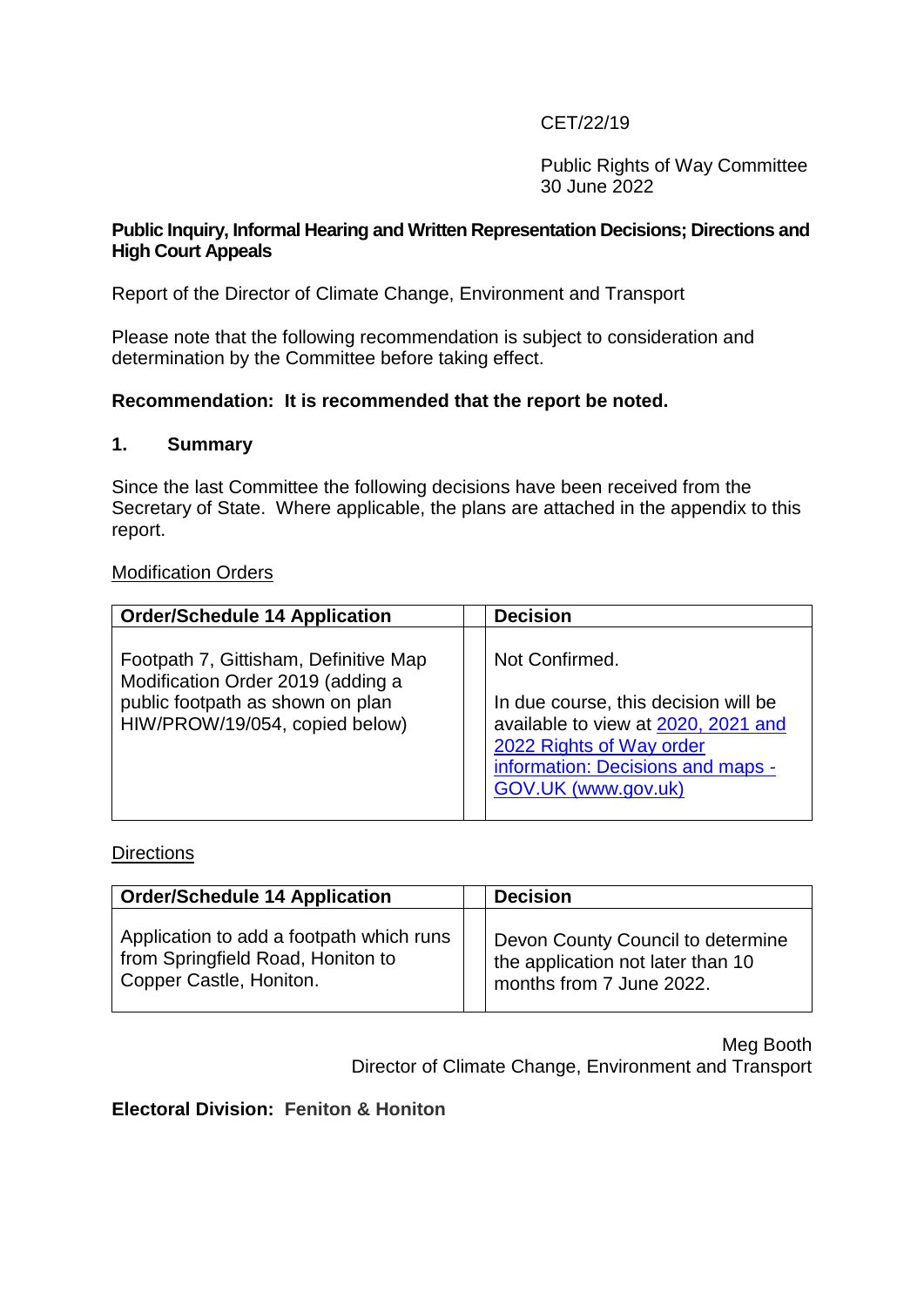# Local Government Act 1972: List of Background Papers

File Ref.

Contact for enquiries: Richard Walton

Room No: M8 Great Moor House

Tel No: 01392 383000

Background Paper

None

rw210622pra sc/cr/Public Inquiry Informal Hearing High Court appeals 02 220622